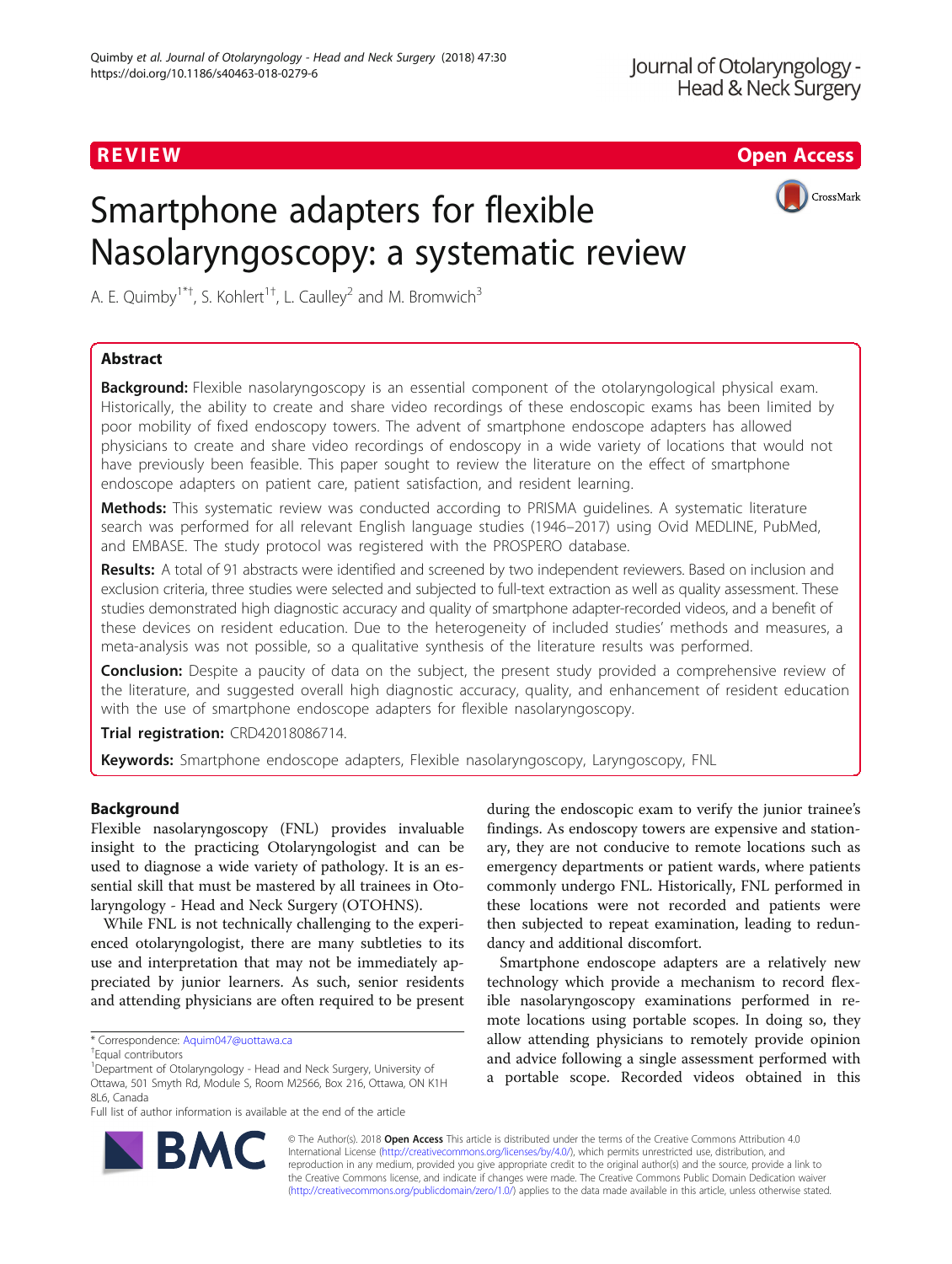manner may additionally be retained for educational or research purposes.

Since their introduction, there have been few articles examining the use of smartphone endoscope adapters. The purpose of this study was to perform a systematic review of the literature on the use of these devices. Specifically, we sought to assess the effect of smartphone endoscope adapters on video recording quality, patient satisfaction and care, and trainee educational experience. We also present our own institution's experience with the use of smartphone endoscope adapters.

#### Methods

A systematic review of the literature based on the Cochrane handbook and the Preferred Reporting Items for Systematic reviews and Meta-analyses (PRISMA) guidelines was performed  $[1, 2]$  $[1, 2]$  $[1, 2]$  $[1, 2]$  $[1, 2]$ . The study protocol was registered with the PROSPERO database (Trial Registration: CRD42018086714).

### Eligibility criteria

Studies were selected using Population, Intervention, Comparator, Outcome, Study Design (PICOS) guidelines. We included all studies from 1946 to September 2017 published in English language in peer-reviewed journals.

#### Information sources and search strategy

With the help of an experienced librarian, we conducted a literature search using the following databases: Ovid MEDLINE, PubMed, and EMBASE. A MeSH terms and keywords search was conducted using truncation and adjacency operator and Boolean operators. MeSH terms were: endoscop\*, otorhinolaryngologic diseases; otolaryngology; otorhinolaryngologic surgical procedures; nose; nasal; larynx\*; laryngoscopy; laryngoscopes; nasolaryngoscop\*; smart phone\*; iphone\*, andrid\*, adaptor\*, or adapter. We also performed a hand search of citations from relevant articles.

#### Study selection

Study inclusion and exclusion criteria were clearly defined, and are illustrated in Table 1.

### Data collection and extraction

Data was extracted from the studies using a pre-written data entry form. Titles and abstracts were independently screened by two reviewers (A.Q., L.C) to assess for initial relevance. Titles or abstracts that were deemed relevant by either reviewer were obtained in full document or PDF form. Papers were then screened to determine if they met eligibility criteria, and if so, data was extracted accordingly. Data extraction was completed by two reviewers (A.Q., L.C.) and included important clinical

| <b>Table 1</b> Inclusion and Exclusion Criteria |  |
|-------------------------------------------------|--|
|-------------------------------------------------|--|

| Inclusion Criteria        |                                                                                                                                                         |
|---------------------------|---------------------------------------------------------------------------------------------------------------------------------------------------------|
| Population                | o Endoscopy performed by Otolaryngology<br>residents/ physicians<br>o Adult or pediatric patients                                                       |
| Intervention              | o Use of smartphone adapters for flexible<br>nasolaryngoscopy                                                                                           |
| Comparator                | o Endoscopy tower video recordings of<br>flexible<br>nasolaryngoscopy, or no recording                                                                  |
| Outcome                   | o Patient satisfaction<br>o Patient care<br>o Trainee learning<br>o Video quality<br>o Diagnostic accuracy                                              |
| Study<br>Design           | o Randomized and non-randomized<br>comparative studies, retrospective and<br>prospective cohort studies, case series<br>o Published in English language |
| <b>Exclusion Criteria</b> |                                                                                                                                                         |
| Population                | o Non-Otolaryngology-trained residents/<br>physicians                                                                                                   |
| Intervention              | o Endoscopy other than flexible<br>nasolaryngoscopy<br>o No use of smartphone adapters                                                                  |
| Comparator                | o NA                                                                                                                                                    |
| Outcome                   | o No reported outcomes                                                                                                                                  |
| Study<br>Design           | o Single case reports<br>$\circ$ Case series with $N < 10$<br>o Non-English language                                                                    |

baseline variables as well as primary outcomes measures (Tables [2](#page-2-0), [3](#page-2-0)). All disagreements between reviewers were discussed and resolved by a consensus meeting including all four authors.

#### Data items

The baseline variables that were extracted from each article included: type of exams performed (scope adapter +/− endoscopy video tower recording), scope operator trainee level, model of scope adapter and (when applicable) endoscopy tower used, model of smartphone used, and safety/ privacy measures. Primary outcomes of interest were: 1) patient care impacts of scope adapter video recordings, 2) resident educational impacts of scope adapter video recordings, 3) diagnostic accuracy of flexible nasolaryngoscopy videos recorded with smartphone adapters, and 4) costs of smartphone adapters for flexible nasolaryngoscopy. Secondary outcomes of interest were: 1) Quality of videos recorded using smartphone adapters compared to endoscopy tower video recordings, and 2) patient satisfaction with the use of smartphone adapters for flexible nasolaryngoscopy.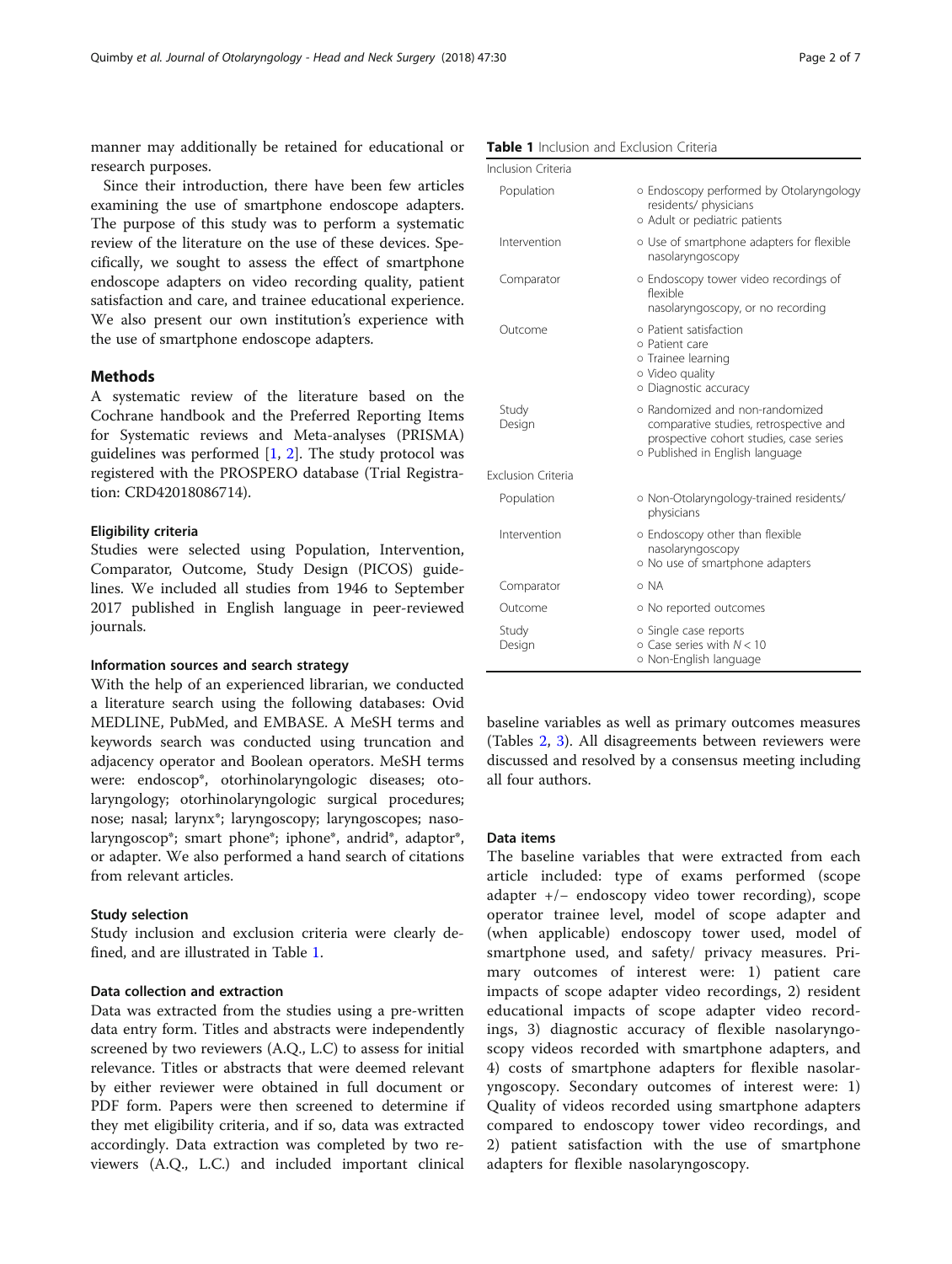<span id="page-2-0"></span>Table 2 Included study characteristics

| Study<br>name   | Year | Type of<br>Study         | Patients<br>(N) | Exams recorded<br>with endoscope<br>adapter (N) | Exams recorded<br>with endoscopy<br>video tower (N) | Scope operator<br>trainee level  | Model of<br>scope adapter                                               | Model of<br>endoscopy<br>video tower                                                      | Model of<br>smartphone                 | Safety/<br>Privacy<br>measures                                      |
|-----------------|------|--------------------------|-----------------|-------------------------------------------------|-----------------------------------------------------|----------------------------------|-------------------------------------------------------------------------|-------------------------------------------------------------------------------------------|----------------------------------------|---------------------------------------------------------------------|
| Liu H<br>et al  | 2016 | Prospective 30<br>cohort |                 | 30                                              | 30                                                  | Staff, residents<br>(all levels) | ClearScope<br>(Clearwater<br>Clinical<br>Limited.<br>Ottawa.<br>Canada) | KayPentax<br>(HOYA<br>Corporation,<br>Pentax<br>Lifecare<br>Division,<br>Tokyo,<br>Japan) | iPhone<br>(Apple,<br>Cupertino,<br>CA) | Modica<br>(Clearwater<br>Clinical<br>Limited,<br>Ottawa.<br>Canada) |
| Liu YF<br>et al | 2016 | Prospective 43<br>cohort |                 | 43                                              | $\mathbf{0}$                                        | Residents<br>$(PGY-1, -2)$       | ClearScope                                                              | NA.                                                                                       | <b>NA</b>                              | <b>NA</b>                                                           |
| Lozada<br>et al | 2017 | Prospective<br>cohort    | -79             | 79                                              | $\mathbf 0$                                         | Residents<br>$(PGY-1)$           | Mobile Optyx<br>(MobileOptyx,<br>Philadelphia,<br>PA)                   | <b>NA</b>                                                                                 | iPhone                                 | Dedicated<br>team<br>iPhone                                         |

## Risk of Bias in individual studies

Internal validity of study design and conduct was assessed independently by two reviewers (A.Q., L.C.). For non-randomized studies, the Newcastle-Ottawa Quality Assessment Tool was used [[3\]](#page-5-0). Discrepancies were resolved by a consensus meeting including all four authors.

### Study characteristics

The total of 152 examinations of patients using smartphone endoscope adapters were reported in the literature. Thirty of these patients also had endoscopy video tower recording of their flexible nasolaryngosocpy exams for direct comparison. The pertinent characteristics of the studies included for review are illustrated in Table 2.

### Results

A total of 91 studies were screened (Fig. [1\)](#page-3-0). Studies were excluded for: duplicates, different topic/ intervention, non-English language, and insufficient data (abstract only, single case reports, no outcomes data). Three cohort studies were deemed eligible for inclusion [[4](#page-5-0)–[6](#page-6-0)].

#### Study outcomes

Two of the three studies assessed the diagnostic accuracy and quality of videos recorded using smartphone endoscope adapters (Table 3) [\[4](#page-5-0), [6](#page-6-0)]. In one of these studies (Liu H et al), videos recorded using smartphone endoscope adapters were compared to those recorded using endoscopy video towers, and mean differences in percent correct diagnoses made by blinded observers

Table 3 Included study outcomes

| Study name   | Year | Primary Outcomes<br>of Interest | Secondary<br>Outcomes | Outcome Measures                                                                                                                                                                               | Findings                                                                                                                                                                                                                                                                                            |  |
|--------------|------|---------------------------------|-----------------------|------------------------------------------------------------------------------------------------------------------------------------------------------------------------------------------------|-----------------------------------------------------------------------------------------------------------------------------------------------------------------------------------------------------------------------------------------------------------------------------------------------------|--|
| Liu H et al  | 2016 | Diagnostic accuracy             | <b>NA</b>             | Controlled blinded comparison<br>of scope adapters and endoscope<br>tower recorded videos                                                                                                      | No significant difference between scope<br>adapter and endoscopy tower videos<br>(mean difference = $1.54\%$ , p = 0.69).                                                                                                                                                                           |  |
|              |      | Video recording<br>quality      |                       | 5-point Likert scale across 7quality<br>variables                                                                                                                                              | No significant difference across 7 categories<br>$(p = 0.11 - 0.92)$                                                                                                                                                                                                                                |  |
| Liu YF et al | 2016 | Resident Education              | <b>NA</b>             | Resident and attending self-ratings of<br>educational value of scope adapter<br>examinations (non-validated 5-point<br>scale)                                                                  | Residents felt that reviewing examinations<br>recorded with scope adapters enhanced<br>learning in 79% of cases, and that ability to<br>discuss recorded exams with attendings<br>enhanced learning in 88% of cases. Attendings<br>felt discussing recordings enhanced learning<br>in 81% of cases. |  |
| Lozada et al | 2017 | Diagnostic accuracy             | NA.                   | Event rates of discordant diagnoses<br>between staff/resident based on<br>smartphone adapter recordings; $x^2$<br>to compare frequency of discordant<br>diagnoses across diagnostic categories | 11% frequency of discordant exams; No<br>statistically significant difference in number<br>of discordant diagnoses among diagnostic<br>categories                                                                                                                                                   |  |
|              |      | Video recording quailty         |                       | Event rate of repeated examinations                                                                                                                                                            | 1.3% of exams needed to be repeated due to<br>poor recording quailty                                                                                                                                                                                                                                |  |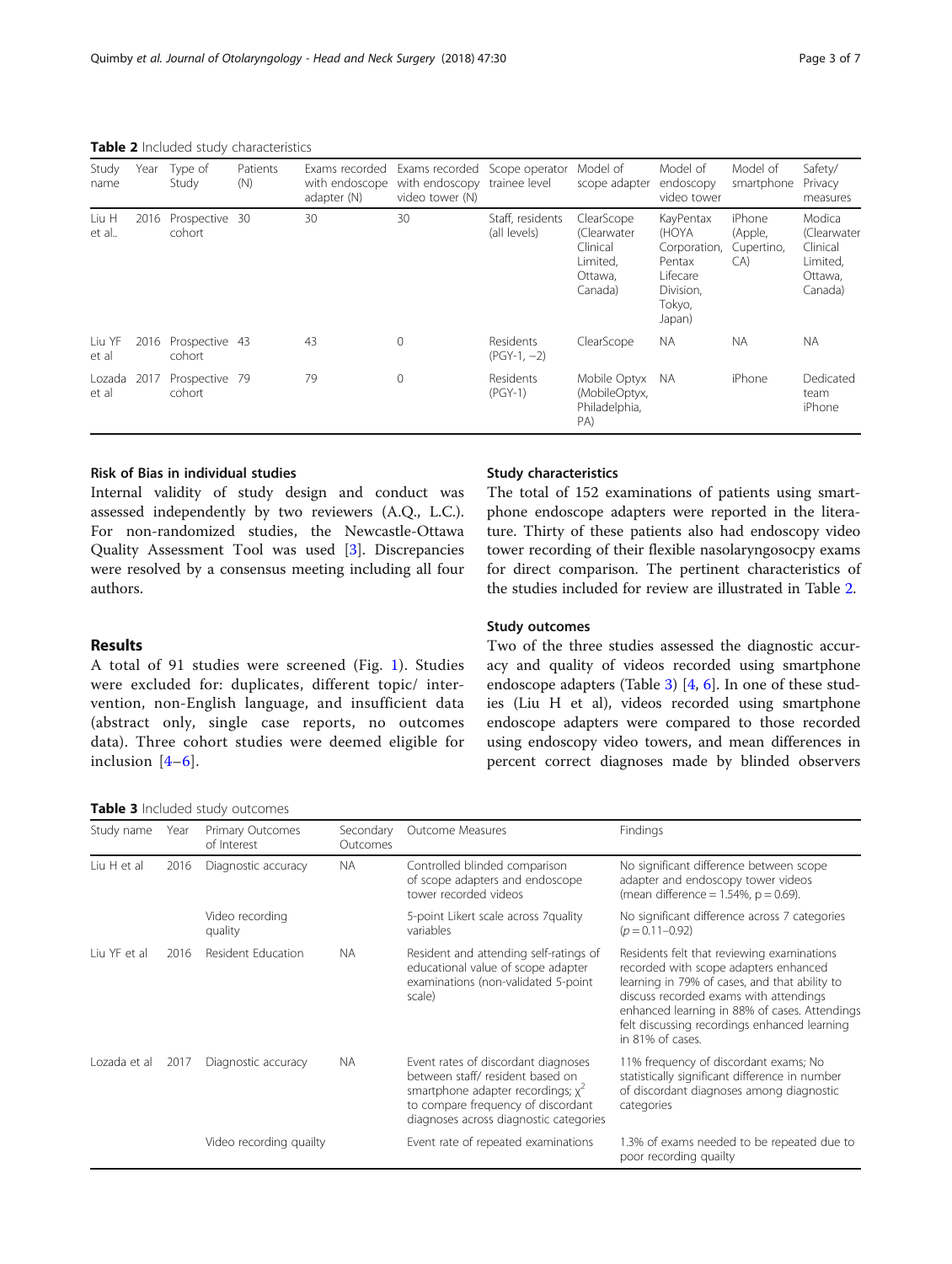<span id="page-3-0"></span>

(senior residents and staff attending physicians) was calculated. The authors found that there was no significant difference in correct diagnoses made between endoscopy video tower recordings and smartphone endoscope adapter recordings (mean difference =  $1.54\%$ ,  $p = 0.69$ ). This study assessed video quality subjectively using a 5 point Likert scale, with a linear mixed effects model to determine differences in mobile and tower video quality. No significant difference in video quality ratings was found across 7 quality categories (illumination and brightness; ability to identify camera orientation; ability to identify important landmarks/ structures; picture clarify and texture; artefact and background noise; contrast, border, and sharpness; overall satisfaction with video quality) [\[4](#page-5-0)]. In the other study (Lozara et al.), videos recorded by postgraduate year-1 residents using smartphone adapters were divided into diagnostic categories (airway evaluation, voice evaluation, dysphagia, aerodigestive tract mass) and were interpreted both by these same residents and staff attending physicians. Chisquared statistics were used to compare the frequency of discordant exams. The authors found that there was an 11% frequency of discordant exams, with no statistical difference between diagnostic categories. They found that only 1 of 79 (1.3%) of exams had to be repeated due to poor quality [[6\]](#page-6-0). One study (Liu YF et al.) assessed the ability of flexible nasolaryngoscopy videos recorded with smartphone adapters to enhance resident learning. Postgraduate year-1 and -2 residents recorded flexible nasolaryngoscopy exams using smartphone endoscope adapters and then reviewed recorded videos with staff attending physicians, and subsequently were surveyed using a 5-point Likert scale on whether they believed the discussions afforded by the use of smartphone adapters enhanced their learning. The authors found that residents reported that reviewing videos they had recording using adapters enhanced their learning in 79% of cases, and that the ability to discuss video findings with attending physicians enhanced their learning in 88% of cases as reported by attendings, and 81% of cases as reported by residents [[5\]](#page-5-0).

Two studies discussed methods employed to protect patient confidentiality. Liu H et al... used a Health Insurance Portability and Accountability Act (HIPAA)- compliant mobile application to record and store images and videos. Lozada et al. used a dedicated team iPhone, with encrypted email and password-secured files and computers. The third study (Liu YF et al) did not comment on the method used to ensure patient privacy and confidentiality.

#### Risk of Bias

The Newcastle-Ottawa Quality Assessment tool was used to appraise the selected studies (Additional file [1](#page-5-0): Table S1) [[3\]](#page-5-0). The strength of evidence was overall low to moderate quality, with a Newcastle-Ottawa score from 5 to 9 (range 0–9; a lower score indicates methodological weakness). The analysis of the methodologic quality indicated that the principal risks of bias were a lack of objective data comparing outcomes of smartphone endoscope adapter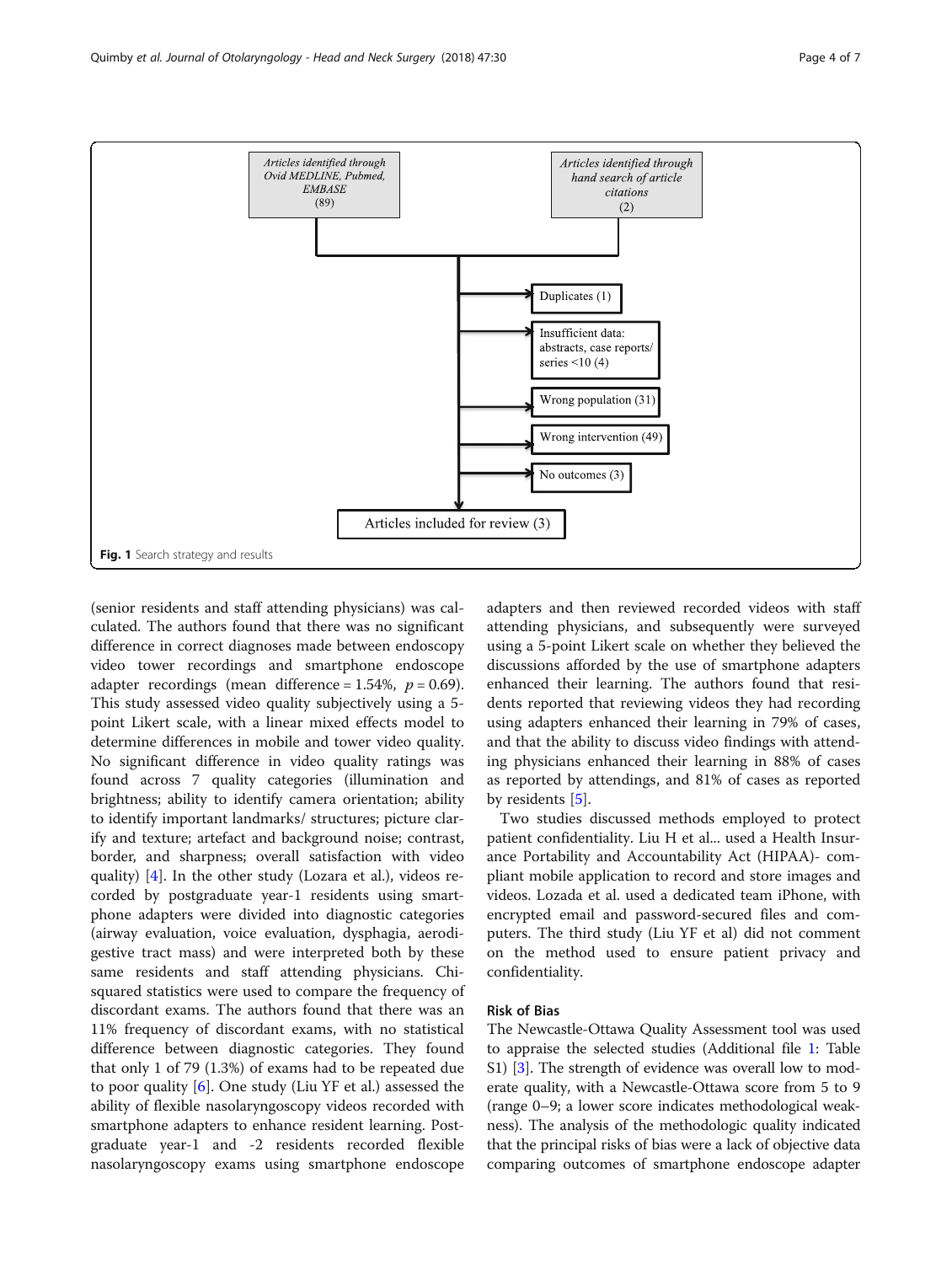recordings to recordings made with endoscopy video towers, and lack of objective outcome assessment.

#### **Discussion**

Flexible nasolaryngoscopy is an essential tool to the practicing Otolaryngologist. Smartphone endoscope adapters which allow video recording of flexible nasolaryngoscopy examinations are relatively new devices with a number of potential benefits, including enhanced patient care and satisfaction by means of fewer repeat examinations; enhanced resident education by virtue of the ability to store, analyze, and discuss findings of videos recorded in remote locations such as emergency departments and inpatient wards; and decreased costs compared to fixed endoscopy towers. There have been very few studies objectively evaluating the effects of these devices in Otolaryngology practice.

In the present study, we have systematically reviewed the literature and found three studies which assessed the diagnostic accuracy, video quality, and educational benefits of smartphone endoscope adapters. These studies reported heterogeneous outcome data, but overall suggested a benefit of smartphone adapters on resident education, and demonstrated high diagnostic accuracy and video quality with the use of these devices. Lieu et al. [\[4\]](#page-5-0) objectively compared diagnostic accuracy and quality between videos recorded with endoscopy towers and smartphone adapters and found no difference in either metric. A study of diagnostic accuracy and video quality of smartphone adapters, by way of demonstrating staff physician ability to come to diagnostic and management decisions based on videos recorded with smartphone adapters, identified a low rate of repeat examinations as a result of poor quality (Liu et al., 2016) [\[6\]](#page-6-0). Lozada et al. (2017) used selfreported surveys to show a resident educational benefit of smartphone adapters [[5](#page-5-0)]. Outcome data was unable to be combined due to its heterogeneous nature. No study in the literature objectively examined resident educational benefits of smartphone adapters, patient care outcomes with the use of smartphone adapters, patient satisfaction with the use of adapters, or cost-effectiveness smartphone adapters.

At our own centre (The Ottawa Hospital, Department of Otolaryngology- Head & Neck Surgery), a tertiary care academic centre serving a catchment area of 1.2 million people, residents have been provided with and utilized smartphone endoscope adapters over a five-year period (ClearScope; Clearwater Clinical Limited, Ottawa, Canada) (Fig. 2). Since their introduction, smartphone endoscope adapters have improved cross-departmental communications, being used in grand rounds, interdisciplinary meetings, and teaching rounds. The recordings made using these devices are securely shared with healthcare professionals including members of the



OTOHNS team, anesthesiologists, and respiratory therapists, and have improved shared-decision making amongst airway consultants. Furthermore, a database of interesting cases has been curated, proving useful for medical education and research purposes. Endoscopic recordings are included in electronic medical records (EMRs) to ensure improved continuity of care in team handovers. Resident and staff physicians have reported that the frequency of repeat endoscopy by attending physicians to confirm resident diagnoses has decreased, as has the cleaning and maintenance costs associated with using a greater number of flexible scopes.

A variety of models of smartphone endoscope adapter are available on the market. We critically appraised the literature for commercially available smartphone endoscope adapters. There were no head-to-head comparisons of these products available in the published literature. Additional file [2](#page-5-0): Table S2 summarizes commercially available devices.

Patient privacy and confidentiality is one concern which has increased in the era of omnipresent smartphone cameras and video recordings [[7](#page-6-0)–[9\]](#page-6-0). Smartphones can be misplaced or hacked, resulting in the breach of private medical information. Furthermore, images captured on smartphones are often stored in insecure mobile applications, many of which automatically sync the image to non-HIPAA-compliant cloud servers such as iCloud, Google+, and Dropbox. Conversely, encrypted mobile applications allow physicians to securely capture and save images and videos; some also provide HIPAAcompliant cloud sync services, allowing physicians to securely backup and share their photos and videos with the rest of the patient's healthcare team. Additional file [3](#page-5-0): Table S3 summarizes available HIPAA-compliant mobile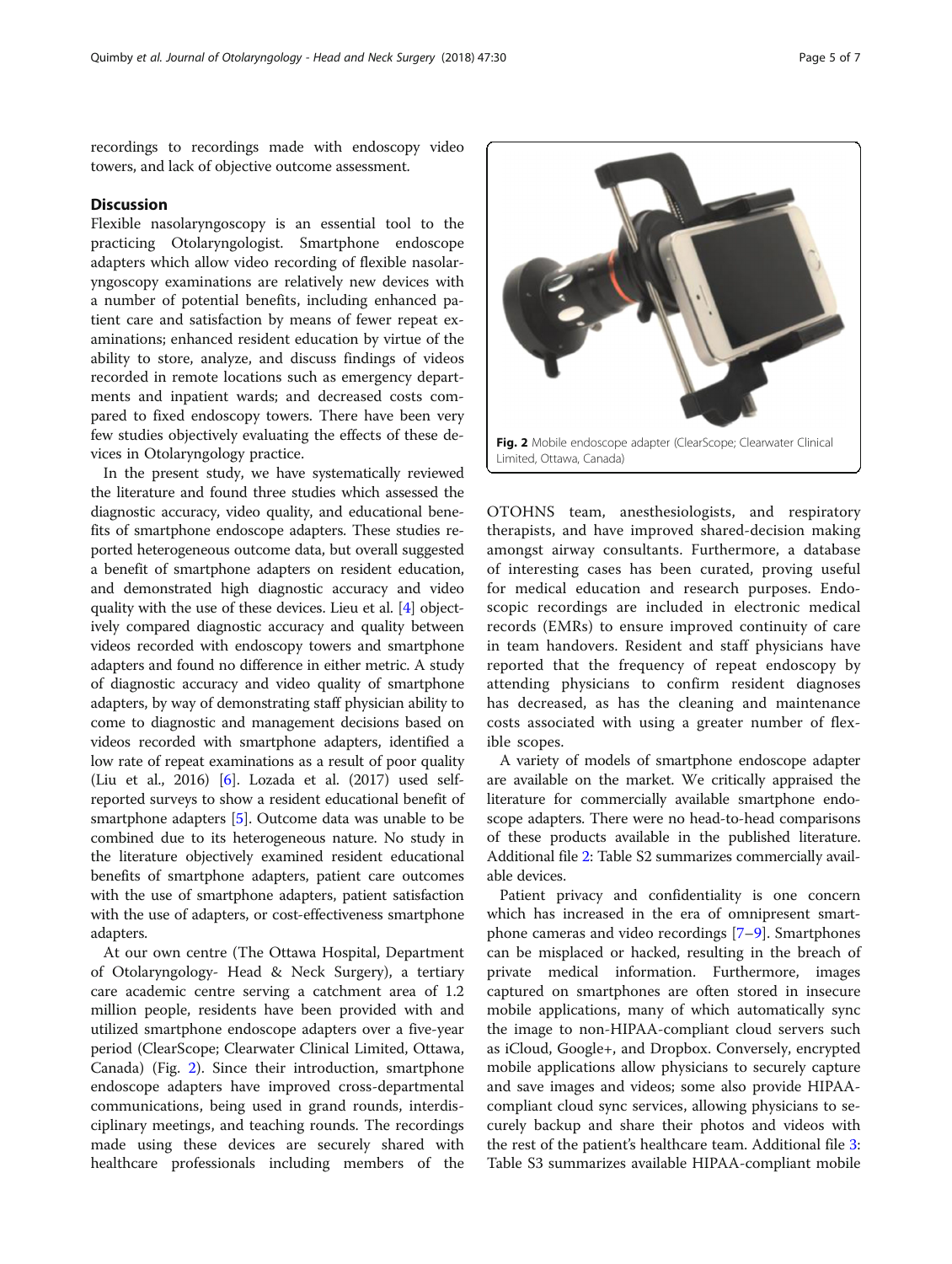<span id="page-5-0"></span>applications for storage of captured images and videos. In our own department, MODICA (Clearwater Clinical Limited; Ottawa, Canada) was formerly used.

There are several important limitations of the present study. There were only a small number of studies published in the literature examining the effects of smartphone endoscope adapters for FNL. Among existing studies, there was a lack of objective data examining our outcomes of interest, including lack of validated surveys; cost-effectiveness analyses; small patient populations; standardization between device operator level of training; and non-uniform use of a variety of different available adapters, endoscope video towers, and smartphones. Two of our three included studies were of poor quality based on Newcastle-Ottawa Scale ratings, due to lack of comparability data within the studies, and lack of objective outcome assessment (Additional file 1: Table S1). As well, among the three included studies, only two types of smartphone adapters were used (ClearScope, Clearwater Clinical Limited, Ottawa, Canada; and Mobile Optyx, MobileOptyx, Philadelphia, PA), and our own departmental experience is also with the Clear-Scope. The generalizability of our findings – especially scope video quality and diagnostic accuracy – is therefore limited by a lack of data derived from the use of other commercially available scope adapter products (Additional file 2: Table S2). Despite these limitations, we are able to conclude that the present study provides a sufficient overview of the current literature examining the use of smartphone adapters for flexible nasolaryngoscopy. In implementing our search strategy and study design as per the Cochrane handbook and PRISMA guidelines, we were able to effectively appraise the studies meeting our inclusion criteria.

#### Conclusion

The market for smartphone endoscope adapters has slowly evolved over the last decade such that new and innovative technology is now available for healthcare professionals to utilize. Accompanying these are a variety of HIPAA-compliant mobile applications to ensure the secure storage and sharing of captured images and videos. Few studies exist examining the utility of smartphone endoscope adapters in OTOHNS practice. This study has systematically reviewed the literature on the use of smartphone endoscope adapters. It has served to identify a significant lack of objective evidence exploring the use, benefits, and cost-effectiveness of these devices. However, we have shown that existing data supports the diagnostic accuracy, video quality, and educational benefits of smartphone endoscope adapters for flexible nasolaryngoscopy. Our study highlights the need for further research into the effects of incorporating these devices into practice.

#### Additional files

[Additional file 1:](https://doi.org/10.1186/s40463-018-0279-6) Table S1. Summary of critical appraisal of included studies using the Newcastle-Ottawa Quality Assessment tool for cohort studies. (DOCX 14 kb)

[Additional file 2:](https://doi.org/10.1186/s40463-018-0279-6) Table S2. Commercially available smartphone endoscope adapters. (DOCX 124 kb)

[Additional file 3:](https://doi.org/10.1186/s40463-018-0279-6) Table S3. Commercially available Health Insurance Portability and Accountability Act (HIPAA)-compliant secure mobile applications. (DOCX 46 kb)

#### Abbreviations

EMR: Electronic medical record; FNL: Flexible nasolaryngoscopy; HIPAA: Health Insurance Portability and Accountability Act; OTOHNS: Otolaryngology- Head & Neck Surgery; PRISMA: Preferred Reporting Items for Systematic reviews and Meta-analyses

#### Availability of data and materials

Data are available from the authors upon request.

#### Authors' contributions

AEQ participated in the design of the study, acquired data, and edited the manuscript. SK conceived the study and drafted the manuscript. LC participated in the design of the study, acquired data, and edited the manuscript. MB participated in the design of the study and edited the manuscript. All authors read and approved the final manuscript.

#### Ethics approval and consent to participate

Not applicable.

#### Competing interests

M.B. is the inventor of ClearScope and a shareholder in Clearwater Clinical, a company that manufactures a smartphone adapter for the purposes of endoscopy. No corporate funding was used for this project. The other authors have no conflicts of interest to declare.

#### Publisher's Note

Springer Nature remains neutral with regard to jurisdictional claims in published maps and institutional affiliations.

#### Author details

<sup>1</sup>Department of Otolaryngology - Head and Neck Surgery, University of Ottawa, 501 Smyth Rd, Module S, Room M2566, Box 216, Ottawa, ON K1H 8L6, Canada. <sup>2</sup>Bringham and Women's Hospital, Department of Neuroendocrinology, 75 Francis St, Boston, MA 02115, USA. <sup>3</sup>Division of Otolaryngology – Head and Neck Surgery, Children's Hospital of Eastern Ontario, 401 Smyth Rd, Ottawa, ON K1H 8L1, Canada.

#### Received: 23 November 2017 Accepted: 29 April 2018 Published online: 08 May 2018

#### References

- 1. Cochrane Handbook for Systematic Reviews of Interventions. Online Kensaku 2014, 35(3):154–155.
- 2. Moher D, Liberati A, Tetzlaff J, Altman DG, Group P. Preferred reporting items for systematic reviews and meta-analyses: the PRISMA statement. BMJ. 2009;339:b2535.
- 3. Wells GA, Shea B, O'Connell D, et al. The Newcastle-Ottawa Scale (NOS) for assessing the quality of nonrandomized studies in meta-analyses. Ottawa Hospital Research Institute. 2011. Available at: [http://www.ohri.ca/programs/](http://www.ohri.ca/programs/clinical_epidemiology/oxford.asp) [clinical\\_epidemiology/oxford.asp](http://www.ohri.ca/programs/clinical_epidemiology/oxford.asp).
- 4. Liu H, Akiki S, Barrowman NJ, Bromwich M. Mobile endoscopy vs video tower: a prospective comparison of video quality and diagnostic accuracy. Otolaryngol Head Neck Surg. 2016;155(4):575–80.
- 5. Liu YF, Kim CH, Bailey TW, Hondorp BM, Nguyen K, Krishnan M, et al. A prospective assessment of Nasopharyngolaryngoscope recording adaptor use in residency training. Otolaryngol Head Neck Surg. 2016;155(4):710–3.